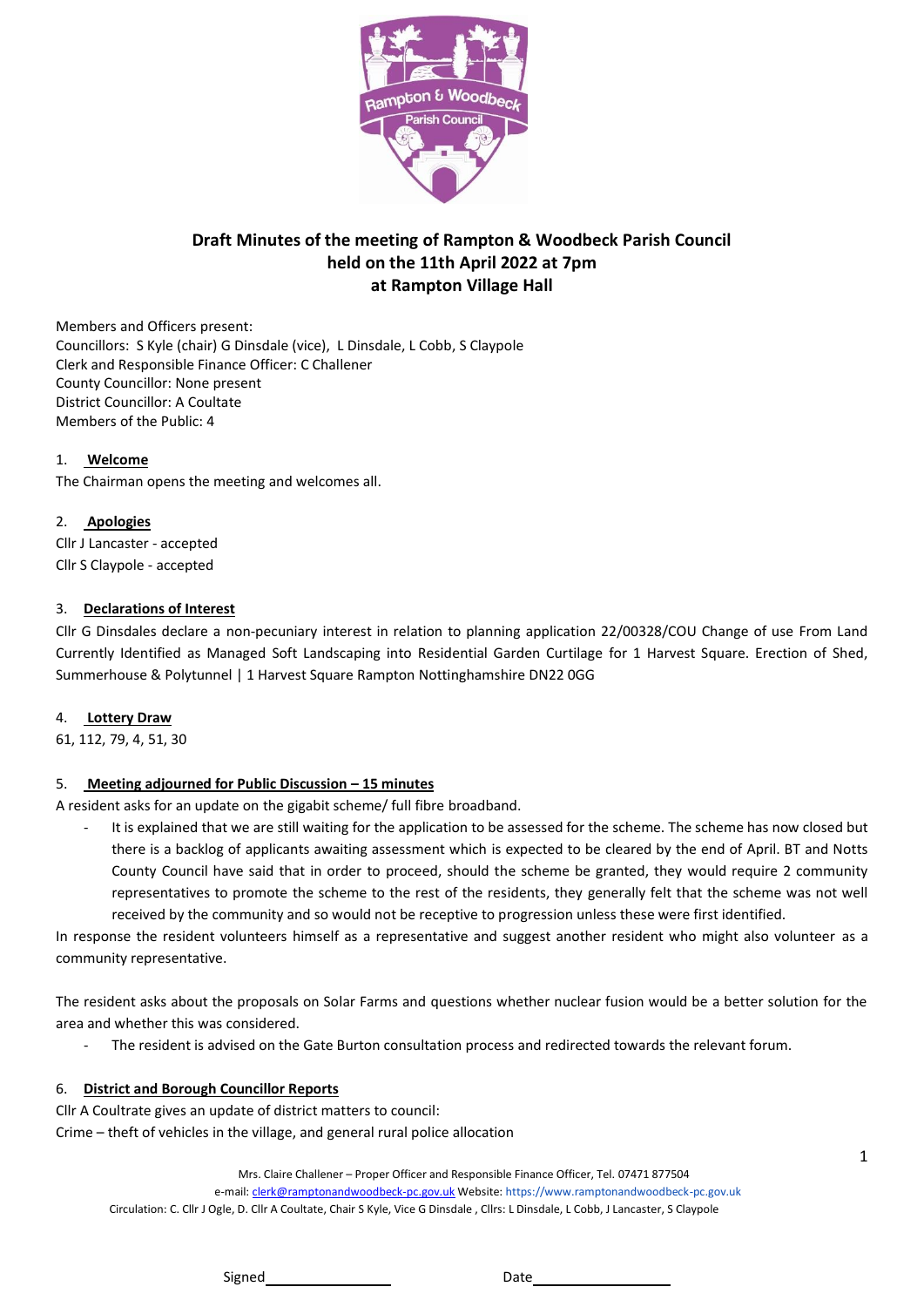

Bassetlaw District Council lack of accountability and transparency Crossroads update

Cllr S Kyle informs Cllr A Coultrate of a number of pellet holes found in bus shelters in relation to local crime in the area.

Cllr J Ogle gives and update of county council matters to the council:

The petition for the crossroad has been presented to county. They will now assess the issue and report any recommendations. Cllr Ogle suggests waiting for the report rather than chasing matters.

Cllr L Dinsdale asks whether the coroner will be opening an inquest and iterates to District and County that this would be an important information to know if and when it happens as this could mean a ruling for prevention of future death, the previous regulation 28, a significant and serious development.

Cllr Ogle to update on the matter as it progresses.

### 7. **Tarmac Land Sale**

The clerk reports no protections or species registered with DEFRA such as crested newts or protections registered by Natural England such as SSSI which would protect the land from change of use or development.

It is noted that there is £5k of historic solicitor costs and that the sale of the land would not result in a large surplus of money for investment.

The Rewilding Project Group reports that we are fortunate to already have a nature reserve in the making, there are some really good native trees, common newts, toad spawn, wading birds, with rich habitat. With minimal work the area could be made into something special, with little work required going forward. The Rewilding group suggests a survey is preformed to ascertain the levels of wildlife and species.

The sale of the land, the legislation around Parish Councils selling land at a valued price and the assessment by the re-wilding project group is reviewed.

It is **resolved** that the land is retained, and the sale abandoned.

A council visit is suggested, and the area named.

A representative from the Diana Eyre's Charity volunteers to update the Diana Eyre's charity of the proposal with the suggestion of a similar scheme.

The Clerk to is to look for grants for benches.

#### 8. **Minutes**

It was **resolved** that the minutes of the meeting of the previous meeting were taken as read, approved, and signed by the Chairman as an accurate record of proceedings.

#### 9. **Councillor Reports**

None

# 10. **Planning applications, determinations, and consultations**

22/00401/HSE | Extend Front Porch and Build New Garage to Domestic Dwelling | Vine Bungalow Treswell Road Rampton Retford Nottinghamshire DN22 0HU **– Support**

> Mrs. Claire Challener – Proper Officer and Responsible Finance Officer, Tel. 07471 877504 e-mail[: clerk@ramptonandwoodbeck-pc.gov.uk](mailto:clerk@ramptonandwoodbeck-pc.gov.uk) Website: https://www.ramptonandwoodbeck-pc.gov.uk

Circulation: C. Cllr J Ogle, D. Cllr A Coultate, Chair S Kyle, Vice G Dinsdale , Cllrs: L Dinsdale, L Cobb, J Lancaster, S Claypole

2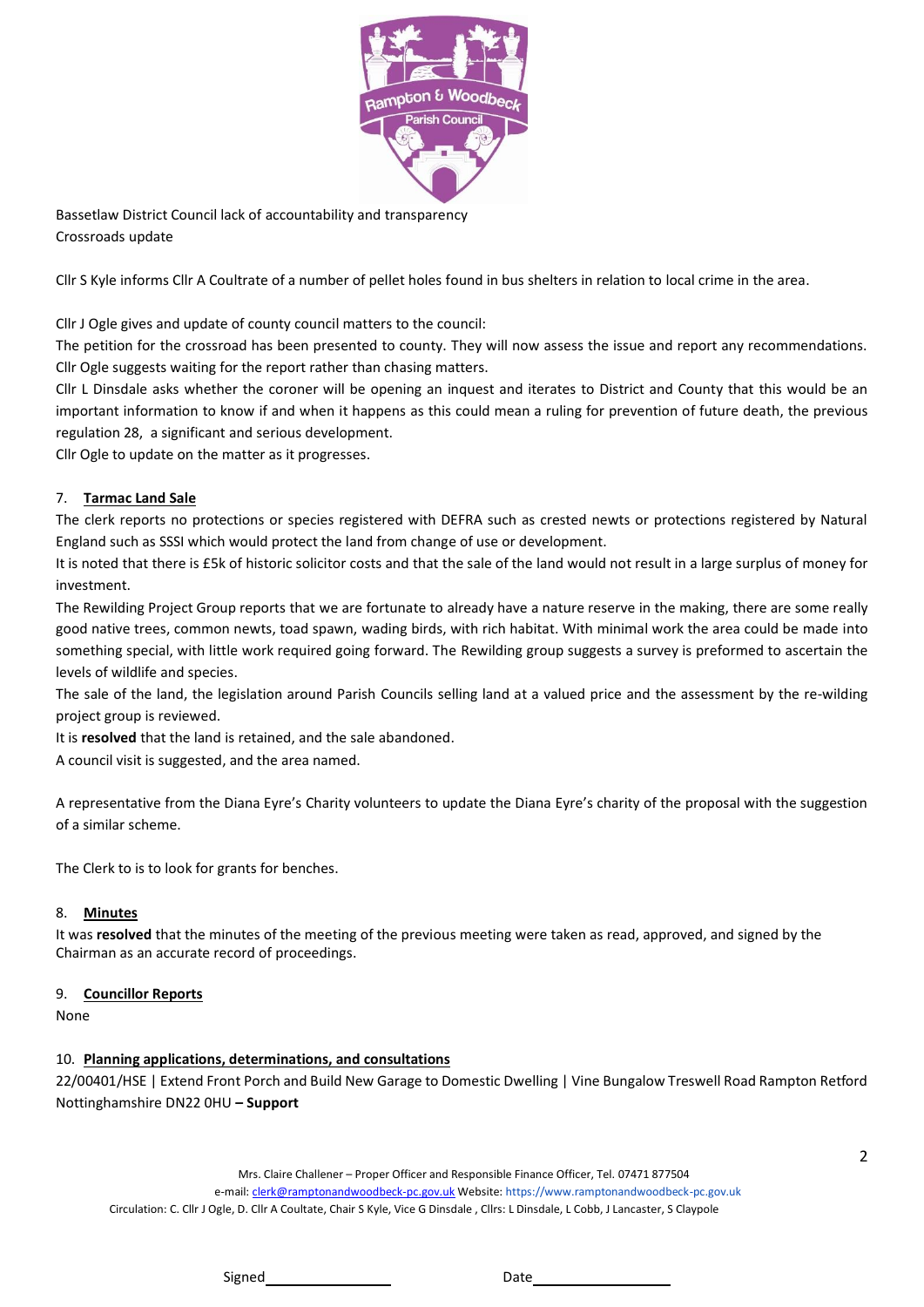

22/00271/HSE | Rear Single Storey Extension to Bungalow | Lindum Treswell Road Rampton Retford Nottinghamshire DN22 0HU - **Support**

22/00311/FUL | New Present Store and Plant Room Extension | Sundown Adventureland Treswell Road Rampton Retford Nottinghamshire DN22 0HX **– Support**

22/00328/COU | Change of use From Land Currently Identified as Managed Soft Landscaping into Residential Garden Curtilage for 1 Harvest Square. Erection of Shed, Summerhouse & Polytunnel | 1 Harvest Square Rampton Nottinghamshire DN22 0GG **- noted**

#### 11. **Finance**

-

The bank reconciliation for the month is reviewed by the Parish Council and signed off by the council for the period.

| <b>Income for the Month:</b>      |         |
|-----------------------------------|---------|
| Interest                          | £15.15  |
| Village hall Income               | £404.00 |
| <b>NCC Grant</b>                  | £300.00 |
| <b>Expenditure for the Month:</b> |         |
| WIFI & Phone                      | £32.65  |
| <b>Grass Cutting</b>              | £360.00 |
| <b>Grass Cutting</b>              | £68.00  |
| Lottery Payments                  | £113.00 |
| <b>Bank Service Charge</b>        | £18.00  |
| Notts Surveyor                    | £300.00 |
| Energy Village Hall               | £37.10  |
| Anglian Water                     | £23.06  |
| 2 Commune                         | £180.00 |
| Notts ALC                         | £174.50 |

The following amounts are **resolved** for payment for the current month.

| ACER - Grass cuts/ Strimming | £428.00 |
|------------------------------|---------|
| Vodaphone                    | £32.65  |
| Energy                       | £37.20  |
| ICO                          | £35.00  |
| Policy Bee Insurance         | £142.80 |
| Music Licence                | £324.17 |

It is resolved to transfer £1k back to the Santander once the account is accessible to be used as contingency.

It is resolved to use Bawtry Accountants for the year end internal audit.

The Dyson battery needs replacing, clerk to ascertain a replacement cost.

Mrs. Claire Challener – Proper Officer and Responsible Finance Officer, Tel. 07471 877504 e-mail[: clerk@ramptonandwoodbeck-pc.gov.uk](mailto:clerk@ramptonandwoodbeck-pc.gov.uk) Website: https://www.ramptonandwoodbeck-pc.gov.uk Circulation: C. Cllr J Ogle, D. Cllr A Coultate, Chair S Kyle, Vice G Dinsdale , Cllrs: L Dinsdale, L Cobb, J Lancaster, S Claypole

Signed Date Date